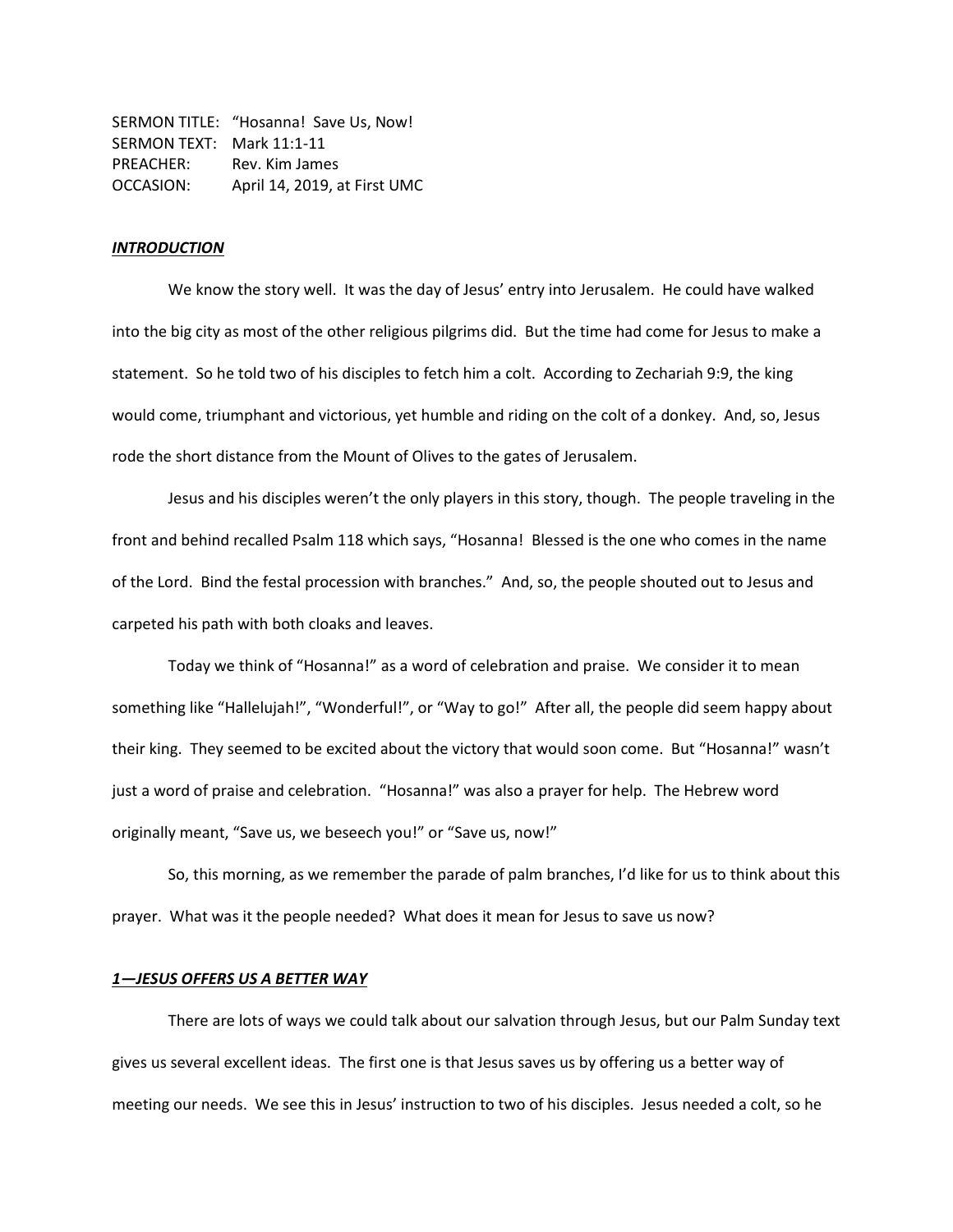told them to go into the village and fetch one for him. Jesus tells them where it will be and that they should untie it and bring it to him.

If the story had stopped there or skipped over verses three through six, we might think that Jesus was instructing his disciples to meet their need by stealing the colt. With our American western heritage and culture, we immediately perceive that as a high crime against society. In the old West, didn't horse thieves get hung or shot? Certainly, stealing a colt would be considered a breaking of the seventh commandment. Certainly it would be considered a sin.

But Jesus wasn't telling his disciples to go and steal a colt. The better way to meet their need for the animal, said Jesus, was to communicate with the owners or caretakers of the colt. The way to avoid sin was to explain to them the situation. The better way of solving their problem was to tell them how long they'd be using the colt and that they would bring it back immediately. Because of how Jesus phrases all that, we get the idea that probably Jesus had discussed this plan with the colt's owner at some previous time. They probably had an understanding. This wasn't Jesus' first time to travel to Jerusalem for the Passover festival. Maybe the colt's owner was a friend, possibly a mentor, maybe someone who had even encouraged Jesus to do this very thing.

Jesus saves us by offering us this better way of managing our life needs. *We* may not need a colt, but we probably think we need something. Rather than resorting to sin to solve our problems, it's OK to admit that we need help from other people, and it's a great idea to plan ahead for contingencies. We can avoid offense and sin by communicating with each other and gaining permission.

Some of you may have noticed the big Easter banner we put up out along 400 North. Our church doesn't own the land where that banner is hung. We didn't want to trespass by usurping that right. So we asked permission from Dr. Scott Taylor of the Golden Spike Equine Hospital next door. We assured him that we'd take the banner down right after Easter. And he then gave us permission to put it up. Maybe someday we'll be able to buy that frontage property, and we'll then be able to put up signs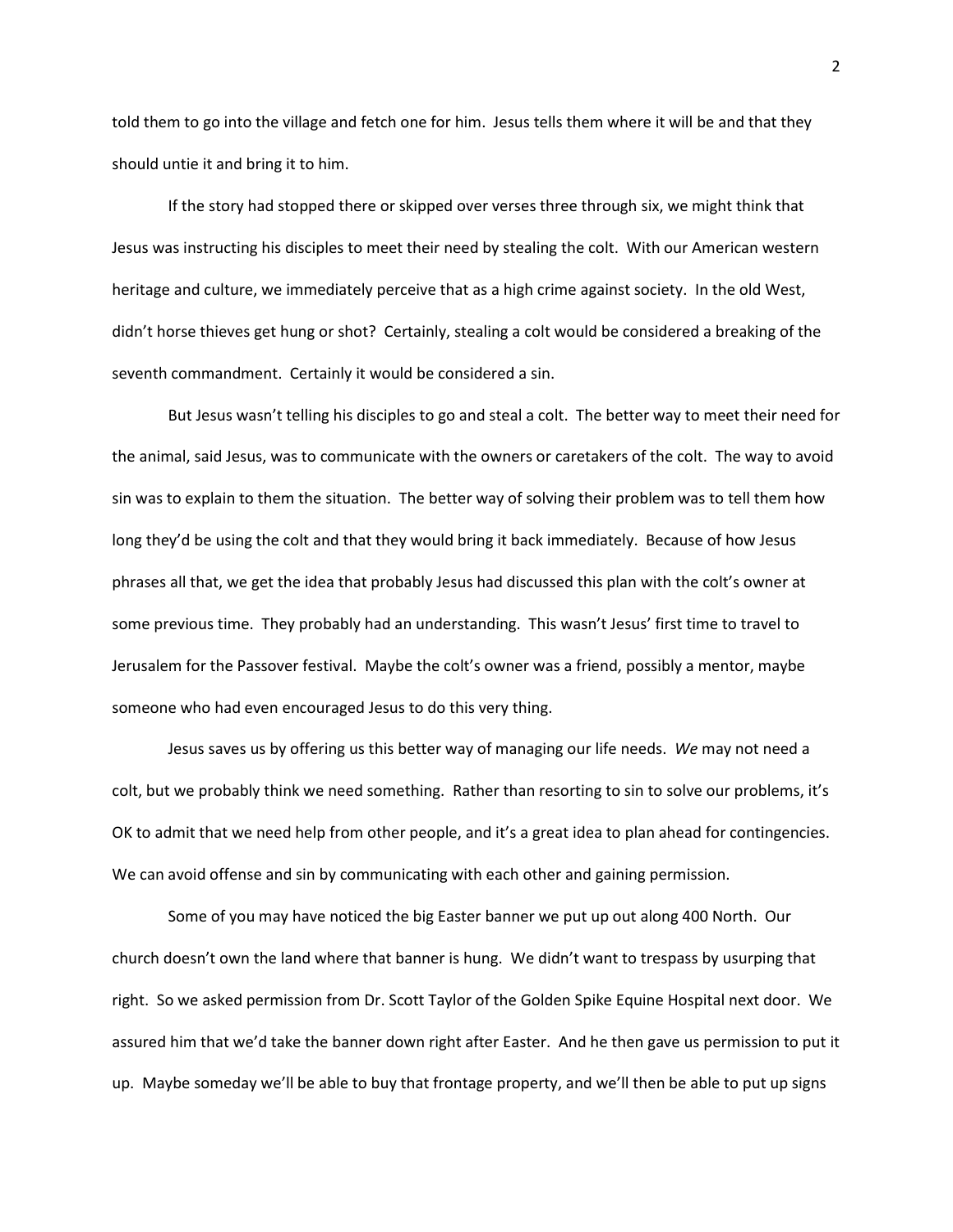whenever we want. But for now, at least, Jesus shows us the better way to avoid sin: by planning ahead, reaching out, and asking permission for what we need.

#### *2—JESUS OFFERS US FREEDOM FROM OPPRESSIVE POWERS*

Of course, the reason Jesus needed the colt was because Jesus offers us freedom from oppressive powers. Jesus saves us not just by teaching us how not to sin, but also by giving us freedom from all that oppresses us. Sometimes that means our own personal demons of temptation and trouble. But the pressures upon us are more than just our personal struggles. We also live in a culture and society that is full of oppressive forces and powers.

At the time of this Palm Sunday story, a lot of the oppression came from the Roman occupation. Caesar and all his minions exacted stiff taxes on the Jewish people and constantly threatened their liberty, well-being, and religious sensibilities. If a Roman soldier had needed a colt, he wouldn't have felt any need to explain himself or bring it back. He would have just taken it—because he could.

What we Christians rarely realize is that Jesus' Palm Sunday parade was actually a non-violent protest against those heavy-handed Roman practices. In the book *The Last Week*, which our adult Sunday School class has been reading, authors Borg and Crossan explain the big contrast of Jesus' humble entry into one side of Jerusalem—while at the very same time, on the other side, a Roman cavalry was escorting the governor, Pontius Pilate, into the city. Into one gate comes Jesus, proclaiming the kingdom of God, while into the opposite gate comes the representative of the Roman empire. The authors describe that scene so vividly that you can smell the leather of Roman saddles and bridles and hear the clanging of Roman armor. As they tell it, you can visualize crowds waving green palm branches with Jesus as an intentional contrast to the glint of shiny spears, swords, and shields on the other side. In orchestrating his non-violent protest, Jesus was trying to make a point. He was offering a different vision for what the kingdom could be like. He wanted to save his people by offering them freedom from oppressive powers.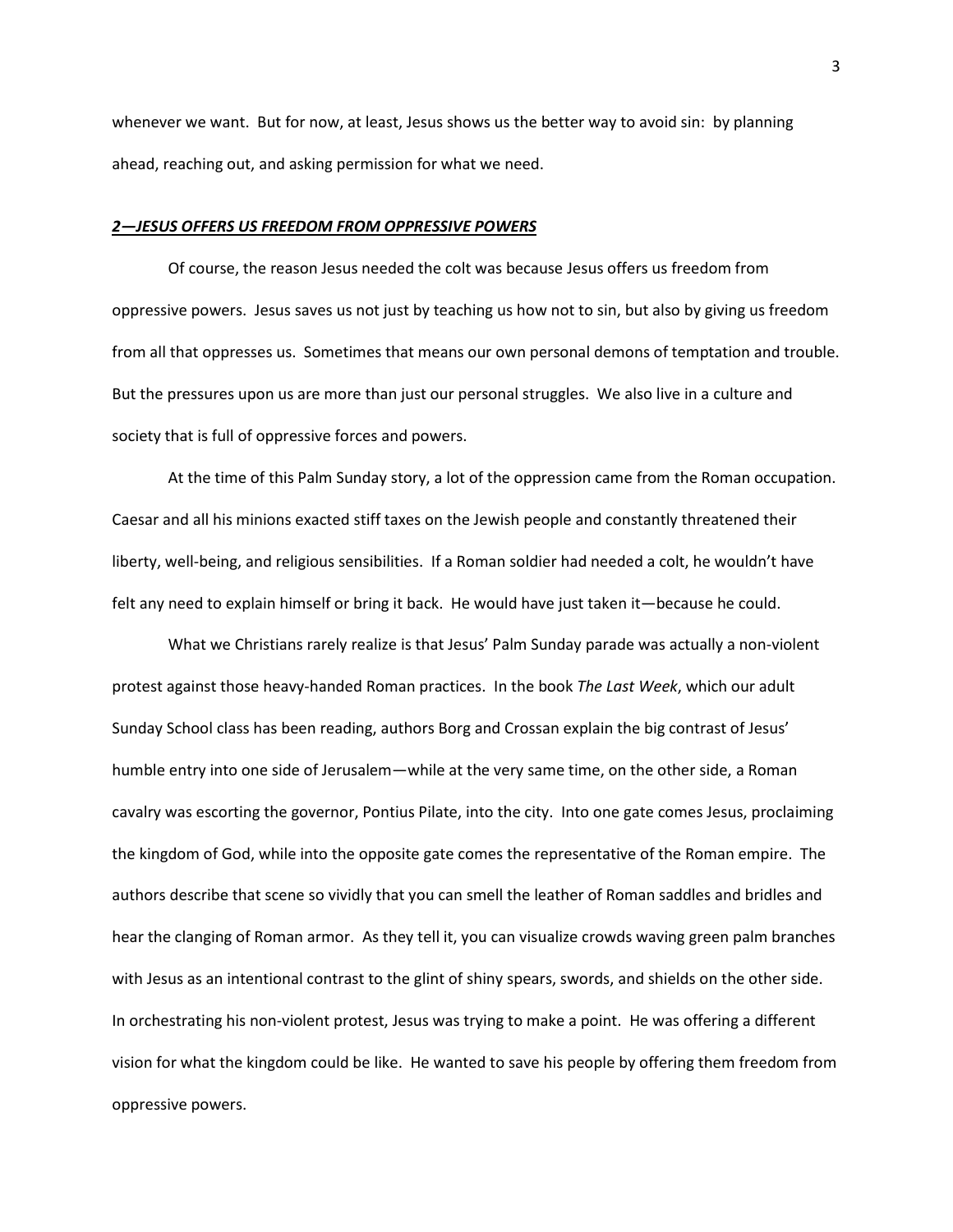Today, Jesus is still saving us from oppressive powers. I was reminded this week that our United Methodist General Board of Church and Society building is located in Washington, DC, directly across one street from the United States Capitol, and across another street from the U.S. Supreme Court building. Through the presence of The United Methodist Church, Jesus is there in our nation's capital, making his presence known, standing face to face with the powers of our society, opposing injustice against the poor and the marginalized, and reminding the ruling class about the expectations and values in the kingdom of God. Jesus saves us by offering freedom from oppressive powers.

## *2—JESUS OFFERS US PURPOSE AND DIRECTION*

That naturally leads us to a third way Jesus saves us: by offering us purpose and direction. Jesus clearly invited his disciples to join him in his cause. With each step closer to Jerusalem, Jesus taught them and warned them that this wasn't going to be easy. There was going to be pain and suffering. But there was also purpose and direction that could provide salvation for those who would embrace it.

Jesus gave different tasks to different persons. Not every one of the original 12 disciples was called to be the lead spokesperson. Peter was the one to whom Jesus offered those keys of the kingdom. James and John also had special leadership abilities. Others could serve in different ways, like the two who went to get the colt. We don't know their names. But we know that they followed instructions. They did what Jesus asked. And their role was essential to the cause.

I don't think Gary Phillis will mind me telling you something he has told me several times. There was a period in his life when Gary didn't go to church much. He was absorbed in his auto mechanic work and his love of automobile racing. But after some financial and health problems, Gary found his way to First United Methodist Church. I'm sure Gary was glad for the mercy and healing that he found in the Christian faith of our congregation. But something Rev. Alane Currier-Griggs said to Gary really stuck with him. Sometimes what people need, as much as forgiveness and healing, is a place to serve, a way to use their God-given gifts and talents, a cause that gives them meaning and purpose even on days